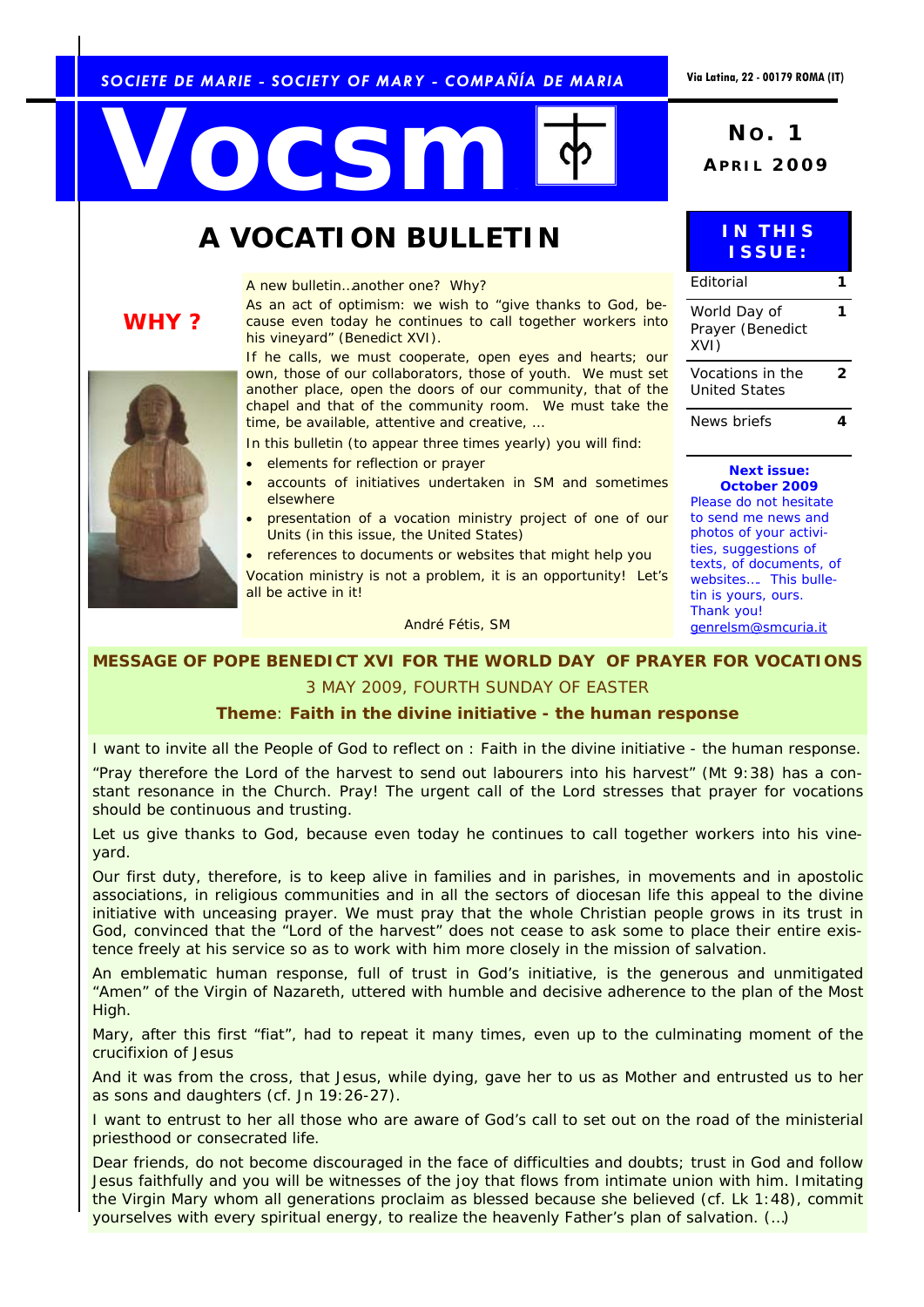## **WITNESS: An interview with Charles Johnson, SM**

*In charge of Vocation Ministry, Province of the United States of America* 

#### **Would you introduce yourself in a few words?**

Charles Johnson, S.M.

- Born in 1960
- From: Philadelphia, Pa.
- First vows: 1987
- Perpetual Vows: 1990
- Teacher and High School Administrator

**When and how did you begin your work in the Province vocation office?** I became the national vocation director in 2002 when the Marianist Province of the United States was formed. I was directed to establish a national vocation office and help create a "vocation culture" within the new Province.



**Bro. Dennis Schmitz speaks with an inquirer at the Marianist booth an inquirer at the Marianist booth at the LA Congress.** 

**What are the primary goals of your work?** I deal mainly with vocations in the U.S. but have worked with the Brothers in both Mexico and Ireland. Brian Halderman, S.M. has been very instrumental in setting up our web site as well as the sites for Mexico and Ireland.

#### **And today, what do you consider the most important aspects of vocation recruitment?** I see my job divided into three main parts:

1. The business part: advertising, budgets etc…;

2. Walking and journeying with young men as they discern their call from God and the possibility of a vocation with the Society of Mary;

3. Working, encouraging and reminding the Province membership that "vocation ministry" is everyone's responsibility.

We have 23 members in our Contact Program and four Aspi-

rants at the present time. We may be blessed with six Aspirants for next year.

**How are the Vocation Offices organized?** We have four vocation offices throughout the Province. There is one at each university: University of Dayton, St. Mary's in San Antonio, Chaminade University of Honolulu; and the national office in St. Louis. I am the only full-time vocation person, but I have an excellent team of 12 people who work part-time in vocation ministry. The vocation teams serve as guides for inquirers (possible candidates) and I work with them after we have started a "discernment" relationship with the individual.





**What links do the Vocation Offices have with youth work?** At the present time, we receive the most inquiries from our universities, the Province vocation web site, the LA Congress (an annual meeting for religious educators held in the Los Angeles area) and referrals from other religious or former Marianists.

**Can you describe some successes of recent years?** We have been blessed with several gifted young men who want to be Marianists. They want to share our life and charism.

**What is helpful to you as Director of this work?** The Council, Chapter and the membership in general have been very supportive of our vocation efforts. I am also supported in our ministry by a very fine and talented Province Communication Office.



**Charles Johnson, SM**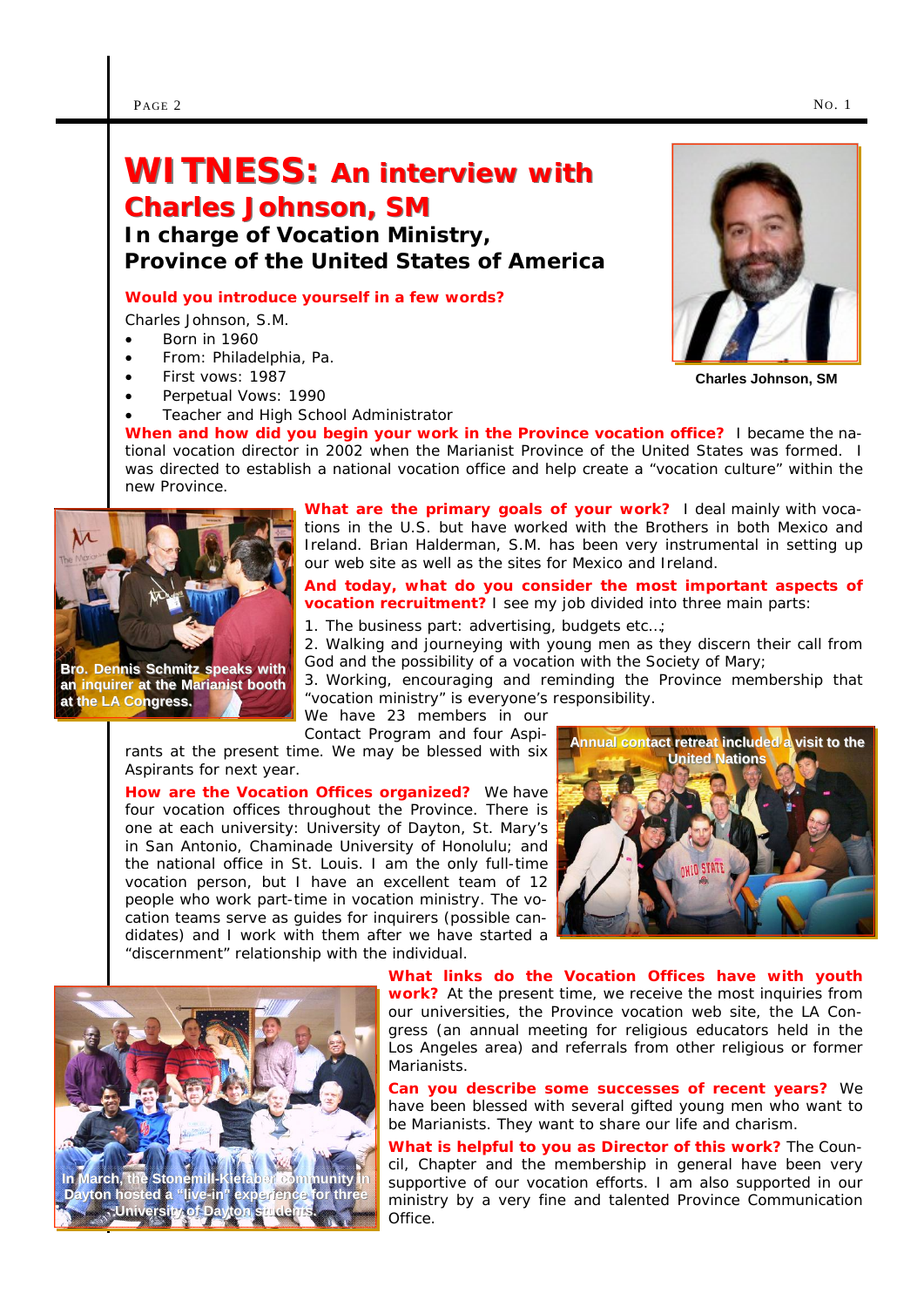

**What materials or aids does the Province use for vocation work?**  Advertising: The Internet and the web site is very important for our vocation ministry. Our vocation web page places "us" where we are not geographically. Young Americans do not read diocesan newspapers, they use the internet. So, we advertise on the internet. It is has been a good tool for us, and it is much cheaper than print advertising.

Discernment retreats, live-in experiences and invitations to community Eucharist and dinner are ways we invite young men to discern with us.

I work directly with the FMI and indirectly at times with the lay branch. (An area I can improve in).

It is important to communicate and keep the membership informed of our vocation efforts. We send out a Vo-

**Six Points to Ponder (***Things that I have learned these* 

• *God is involved in all of this vocation ministry*: We are not asking people to join a club but rather a way of life. Vocation discernment is sometimes a mystery, and I need to recall that

• *Communicate, Communicate, Communicate:* Keep vocation ministry and a vocation culture in the minds of the Province

• *Accept the Province membership:* We are who we are, with

no matter what I do or not do, God is involved.

cation Newsletter every six weeks or so and also send our Vocation Notation, a weekly electronic weekly message sent out to all members of the Province. We all need to invite others to share in our life. We need to recall that vocation ministry is not just my job, not just the job of the vocation team, but the job of the entire Province membership. We try to keep "vocation ministry" in the forefront of everyone's mind. When I travel around the Province and speak to communities, I tell the Brothers that my job (not me) is the most important in the Province because I deal with the future. We need new members with new ideas to help share our charism in the future. I am very hopeful about the future, but it is a realistic hope. Our future is up to us and in our own hands. We need to invite and share the passion of the Founder with the younger generations.



**The retreatants gather for Evensong at a discernment retreat in San Fernando, Califorinia.** 

**What message of encouragement would you like to send to the Society about vocation work?** 



*Province Leader-***a "live-in" vocation discernment experience in The Trinity Avenue community in Dayton hosted March for four University of Dayton students. In addition to prayer, discussion and meals, the group gathered for a dominoes tournament.** 

• *Support of ship:* The Council and the Chapter have been very

both our gifts and limitations.

membership.

*past seven years***)** 

supportive in our vocation efforts.

- *Committed Vocation Team:* I have a fine team (who all have other jobs) that works very hard in the "trenches" of vocation ministry.
- *Passion:* We need to be on "fire" with the charism! We have young men who do not have to be Marianists, rather they want to be Marianists.

If we believe that we have something good (the charism), then we need to invite and share our lives with others!



**Members of a student Marianist community at the University of Dayton recently joined the Chambers Street community for dinner.** 

**Thank you very much Bro. Charles and much success in your work!**